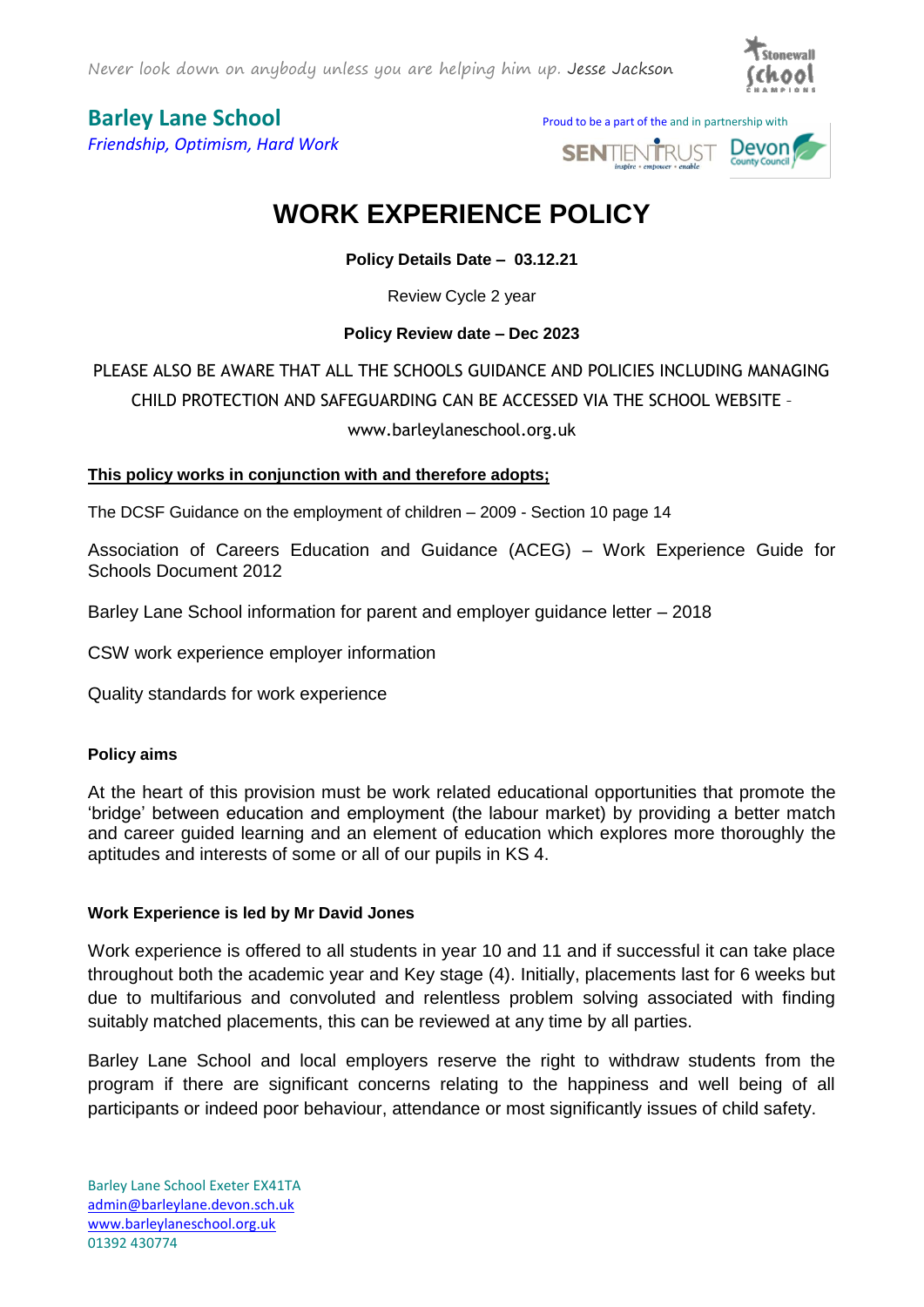Never look down on anybody unless you are helping him up. Jesse Jackson



*Friendship, Optimism, Hard Work*





# **PROCEDURES**

The process of work placement is overseen by Mr Credgington in his capacity as careers lead teacher with a specific focus for KS 4. He is the first line of communication and he will discuss and inform of any potential placements or interests.

Parents of pupils interested in work experience will be contacted about the work experience programme to hear about the benefits and process of work placement and can contact **Mr Credgington** to discuss further any potential opportunities or career guided routes.

Students will discuss informally with **Mr Credgington** the placement options and ideas and then staff can work to facilitate the placement. All staff can contribute to the work experience element at KS 4 as they too have a responsibility to inform or advise and guide.

Students can visit or contact the employer independently if they wish whilst in the meantime seeking further guidance from the adult community within school or indeed careers south west. The school contact for that is Helen Kidney.

### **SOUTH WEST EDUCATION BUSINESS PARTNERSHIP (SW-EBP)**

All work experience placements are offered in conjunction with local employers and the South West Education Business Partnership **(SW-EBP)** who hold a database of employers who have been suitably checked for pertinent insurances and Health & Safety. These businesses will be rechecked every 3 years and will have to hold the necessary insurances of public and employer liability. Employers deemed **high risk** will be rechecked annually.

### **The main contacts at SW-EBP are Sophie Cusden 07990 781287**

## **New work experience providers can be identified by the school but must be verified by the SW-EBP before placement commences.**

**Sophie Cusden** at SW-EBP will be contacted to request that the relevant health and safety checks as well as necessary insurances are in place in order for the pupil to safely start a placement. This is carried out by **a number of staff** who then communicates that placements are robustly checked in all aspects of health and safety and insurances. The EBP will also deduce whether or not a DBS check is required. Information about this is shared on the Veryan Webview license package purchased annually by the school.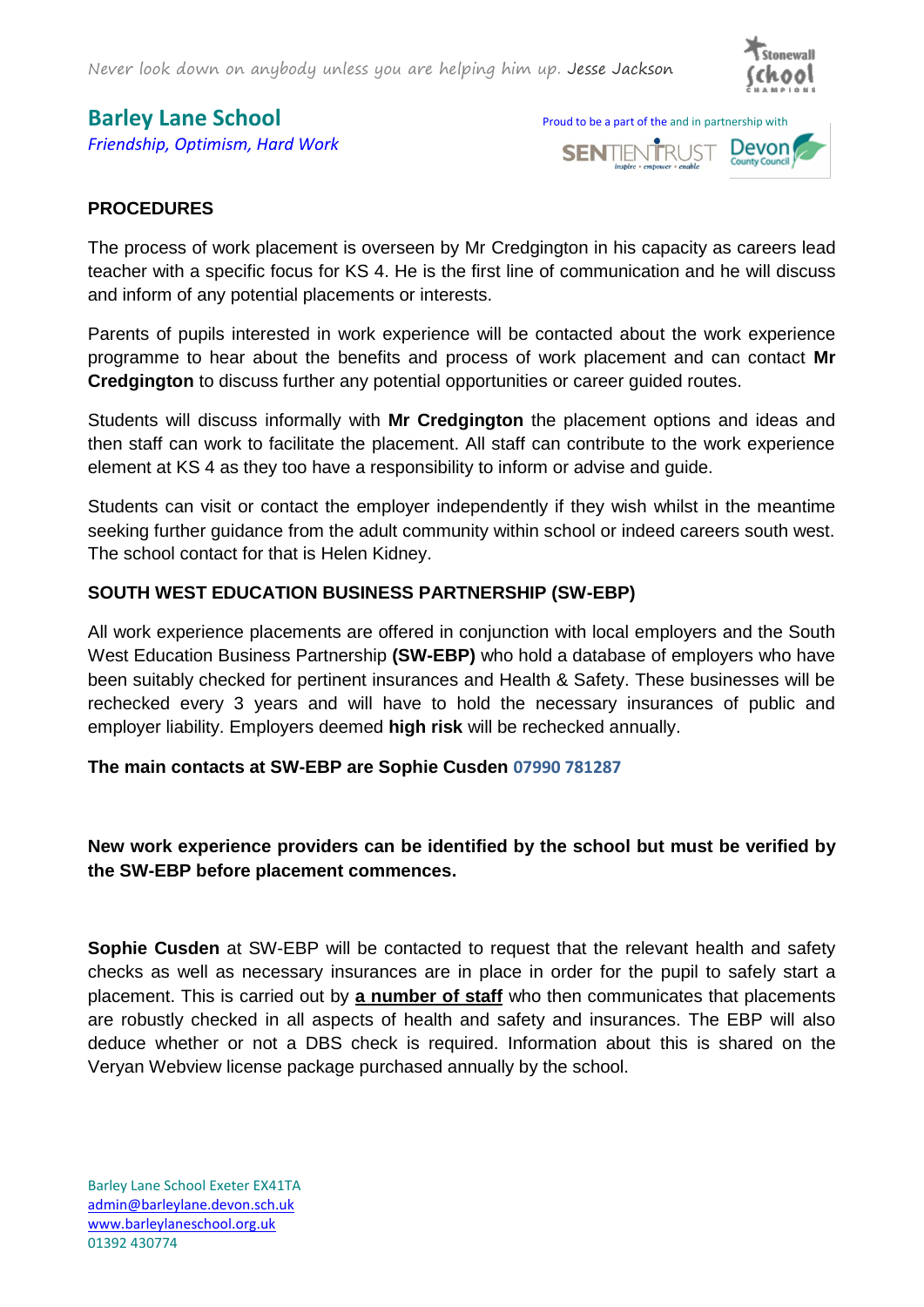

*Friendship, Optimism, Hard Work*

**Barley Lane School** Proud to be a part of the and in partnership with



## **NECESSARY SIGNATURE PROCESS**

If the employer accepts a pupil on placement, all necessary Veryan webview health and safety documentation is sent to the employer and parents relating to;

### *Health declaration of the participant*

*Forms which require confirmation of all Insurance policies, including Public Liability and Employers' Liability.* 

*Parental consent once all risks reviewed and understood by parents.*

*Pupil agreement and acceptance of opportunity*

*This can be facilitated by the 3-way agreement form which secures signatures and agreement from the three parties – pupil, parent and employer.* 

*Work Experience Employer information*

### *Quality standards for work experience*

# *An induction checklist must be completed by the organisation within the initial days and sessions.*

Once signed, a copy is given to both parties and the school coordinator who will retain a copy of these signed documents for record keeping. A secondary copy will be kept in house and secured by Mr Credgington.

## **Colin Gardner, County Health and Safety Inspector will monitor intermittently during the school Health and Safety Audit.**

Once parental consent is obtained the placement can then and only then can it commence. Before the placement is due to start, the student can introduce themselves to the employer, usually in person with staff support.

### *January 2015 Health and Safety audit of the checks, forms and signature process passed as robust and competent.*

During the work experience placement **Mr Credgington** will make contact with the placement and students may receive a visit. All feedback will be written or via telephone conversation and comments recorded in order to justify element of IEP.

Any problems or risks that arise during the placement on the part of either the student or the provider should immediately be referred to the work experience lead who will, where necessary, curtail the placement.